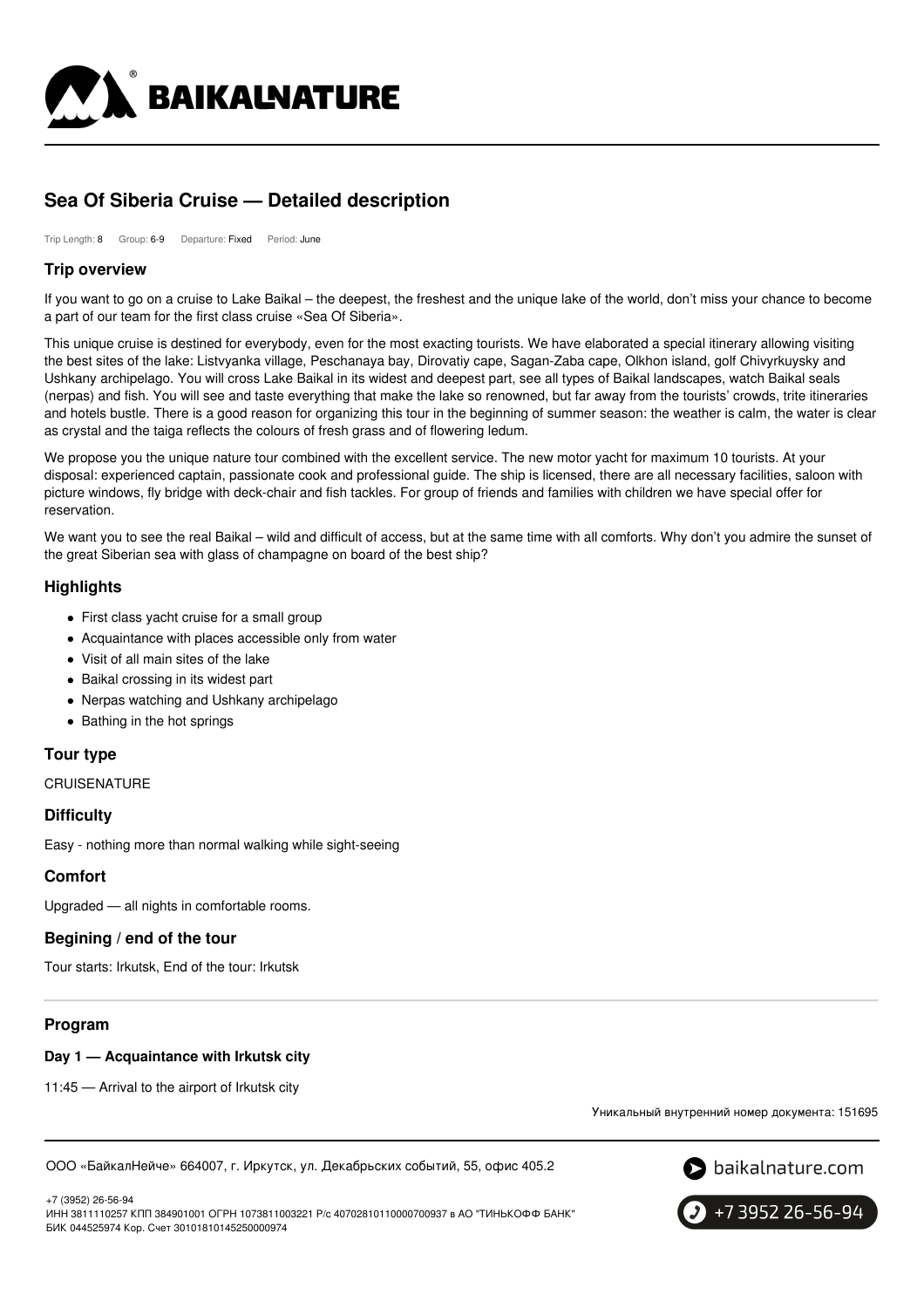

#### 14:00 — Lunch in the hotel (Not included)

#### 15:00 — Time at leisure in Irkutsk

19:00 — Dinner in the hotel (Not included)

Overnight in the hotel

Hotels: Accommodation in the hotel Angara, Twin standard room Comfort: Comfortable accommodation, WC and bath / shower in room

#### **Day 2 — Starting of the navigation**

- 09:00 Breakfats in the hotel
- 10:00 Transfer to the Listvyanka village
- 11:00 Embarkation
- 13:00 Lunch on board
- 15:00 Navigation to the Peschanaya bay
- 19:00 Dinner

Overnight on board of the yacht

Hotels: Overnight in the cabin, yacht Anna-Victoria, Twin/double cabin Comfort: Comfortable accommodation, WC and shower on the floor

#### **Day 3 — The most beautiful part of the west coast**

- 09:00 Breakfast
- 10:00 Navigation to the north
- 13:00 Lunch
- 15:00 Continuation of the navigation
- 19:00 Dinner

Overnight on board of the yacht

Hotels: Overnight in the cabin, yacht Anna-Victoria, Twin/double cabin Comfort: Comfortable accommodation, WC and shower on the floor

### **Day 4 — Olkhon island - the heart of lake Baikal**

- 09:00 Breakfast
- 11:00 Navigation along the Olkhon island
- 13:00 Lunch
- 19:00 Dinner

Overnight on board of the yacht

Hotels: Overnight in the cabin, yacht Anna-Victoria, Twin/double cabin Comfort: Comfortable accommodation, WC and shower on the floor

#### **Day 5 — Baikal crossing in its largest part**

- 09:00 Breakfast
- 11:00 Lake crossing from the west to east
- 13:00 Lunch
- 15:00 Continuation of the navigation
- 19:00 Dinner

+7 (3952) 26-56-94

Overnight on board of the yacht

Hotels: Overnight in the cabin, yacht Anna-Victoria, Twin/double cabin Comfort: Comfortable accommodation, WC and shower on the floor

Уникальный внутренний номер документа: 151695





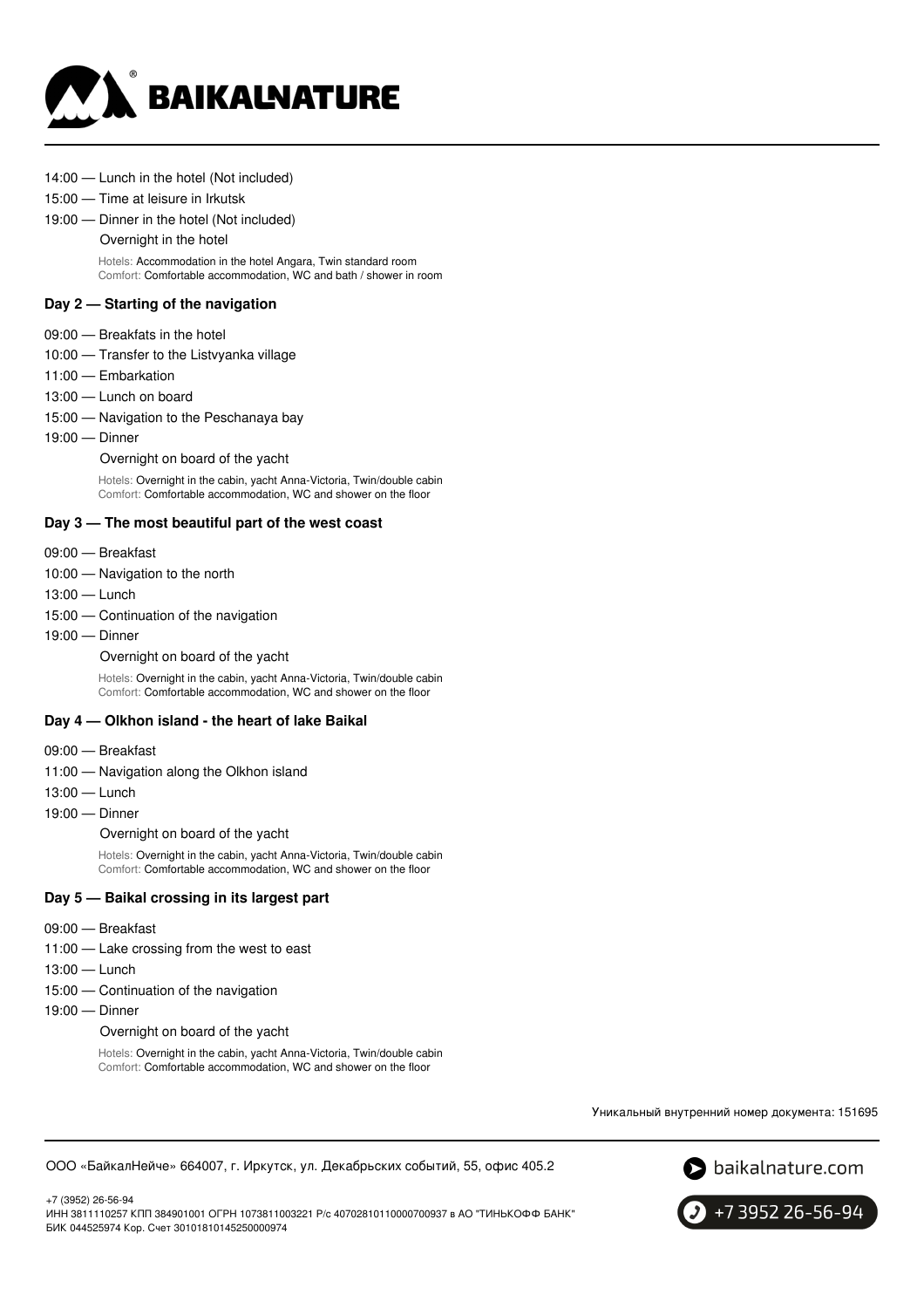

### **Day 6 — Chivyrkuysky Gulf**

#### 09:00 — Breakfast

11:00 — Chivyrkuysky Gulf excursion

13:00 — Lunch

15:00 — Continuation of the excursion

19:00 — Dinner

Overnight on board of the yacht

Hotels: Overnight in the cabin, yacht Anna-Victoria, Twin/double cabin Comfort: Comfortable accommodation, WC and shower on the floor

#### **Day 7 — Baikal seal watching**

- 09:00 Breakfast
- 10:00 Navigation to the Ushkany archipelago
- 13:00 Déjeuner
- 14:00 Return to Maloye More strait
- 19:00 Farewell dinner

Overnight on board of the yacht

Hotels: Overnight in the cabin, yacht Anna-Victoria, Twin/double cabin Comfort: Comfortable accommodation, WC and shower on the floor

#### **Day 8 — Return to irkutsk**

- 09:00 Breakfast on board
- 11:00 Disembarkation of the boat
- 11:15 Transfer to Irkutsk
- 13:00 Lunch in the cafe en route (Not included)
- 16:00 Arrival to Irkutsk

### **Departures**

| <b>Start</b> | End        | Basic price per person |
|--------------|------------|------------------------|
| 15.06.2021   | 22.06.2021 | 205200.00 RUB          |

#### **Note**

The departure guaranteed for minimum 6 persons. For a group of more than 6 people, the cost of the tour is following: - 181 500 rubles per person for a group of 7 people - 163 100 rubles per person for a group of 8 people - 149 400 rubles per person for a group of 9 people - 137 800 rubles per person for a group of 10 people Single supplement - 63 600 roubles. It's possible to add extra places of bunk beds (3-4 persons in the cabin). The place on top of another - 98 200 roubles (for an adult). For children (bunk bed): - up to 7 - 56 200 roubles (twin cabin with bunk bed) - 7-12 years old - 72 300 roubles (twin cabin with bunk bed)

### **What's included**

Уникальный внутренний номер документа: 151695

ООО «БайкалНейче» 664007, г. Иркутск, ул. Декабрьских событий, 55, офис 405.2



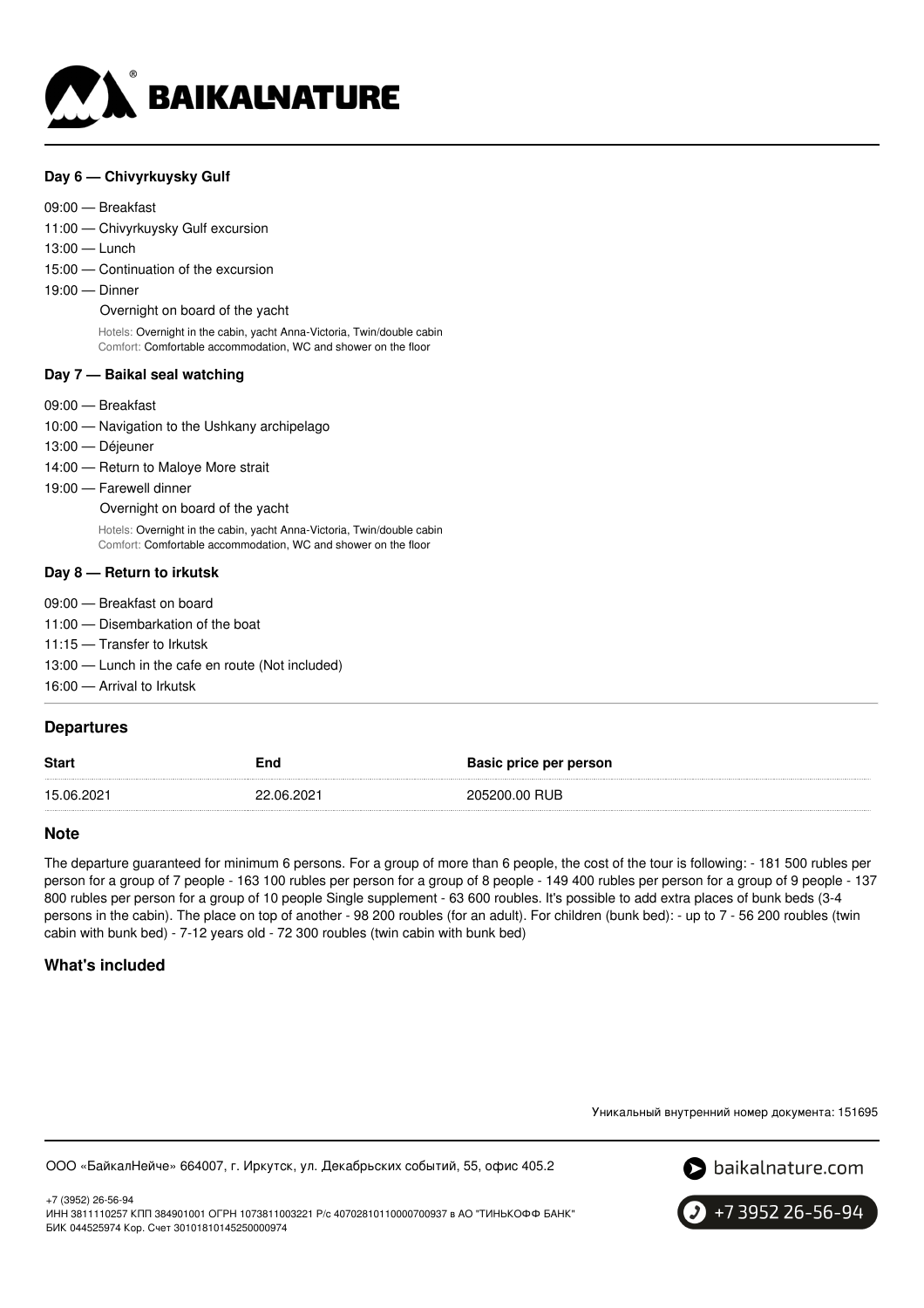

#### **Price includes**

- English-speaking guide services
- Accommodation as per itinerary
- Transport as per itinerary
- Excursions and visits as per itinerary
- Reserves and national parks entrance permissions
- Letter of invitation
- English-speaking guide
- Transfer from airport / railway station on first day
- Transfer to airport / railway station on last day
- Meals according to the program

# **Checklist & Equipment**

It is hot in summer at Lake Baikal area. Nevertheless, you should always have something to put on, as weather in Siberia is very changeable.

If you plan your trip in May or September, please feel free to bring your hat, gloves and windjacket in case of snow or rain. June is also pretty cool.

July and August are the hottest months, which offer you temperatures of 25 ° - 35 ° at daytime and 15 ° - 18 ° at night. On the shores of Lake Baikal, like in the Alps, you should wear T-shirts and shorts in the sunny afternoons, sweaters and jackets in the cool evenings.

# **Recommended checklist**

Raincoat or wind and waterproof shell jacket (with hood !)

POLARTEC or similar pullover Long sleeve shirts or sweatshirts **Shorts** T-shirts Socks Cap or hat to protect against sun Comfortable walking shoes (like Vibram or similar) Comfortable shoes for city Slippers Fleece jacket or warm sweater Moisturizer Lipstick Swimsuit Important travel documents: Passport and visa, original or electronic airplane tickets (with a sets of photocopies kept separately), bank card Seasickness remedies

### **About the boat**

#### **Yacht Anna-Victoria**

Yacht «Anna-Victoria » is a comfortable vessel (type BRUCE ROBERTS). Built in in 2012, the motorship is equipped with modern navigational facilities and exceeds the speed of 20 km per hour. Specifications:

- - Length -19 m
	- $\bullet$  Width 5,5 m
	- Passenger capacity 11 (quad cabins for double accommodation).

Уникальный внутренний номер документа: 151695

ООО «БайкалНейче» 664007, г. Иркутск, ул. Декабрьских событий, 55, офис 405.2



+7 (3952) 26-56-94

ИНН 3811110257 КПП 384901001 ОГРН 1073811003221 Р/с 40702810110000700937 в АО "ТИНЬКОФФ БАНК" БИК 044525974 Кор. Счет 30101810145250000974



### **Price does not include**

- Personal expenses and tips
- Visa fees and travel insurance
- Optional activities
- Beverages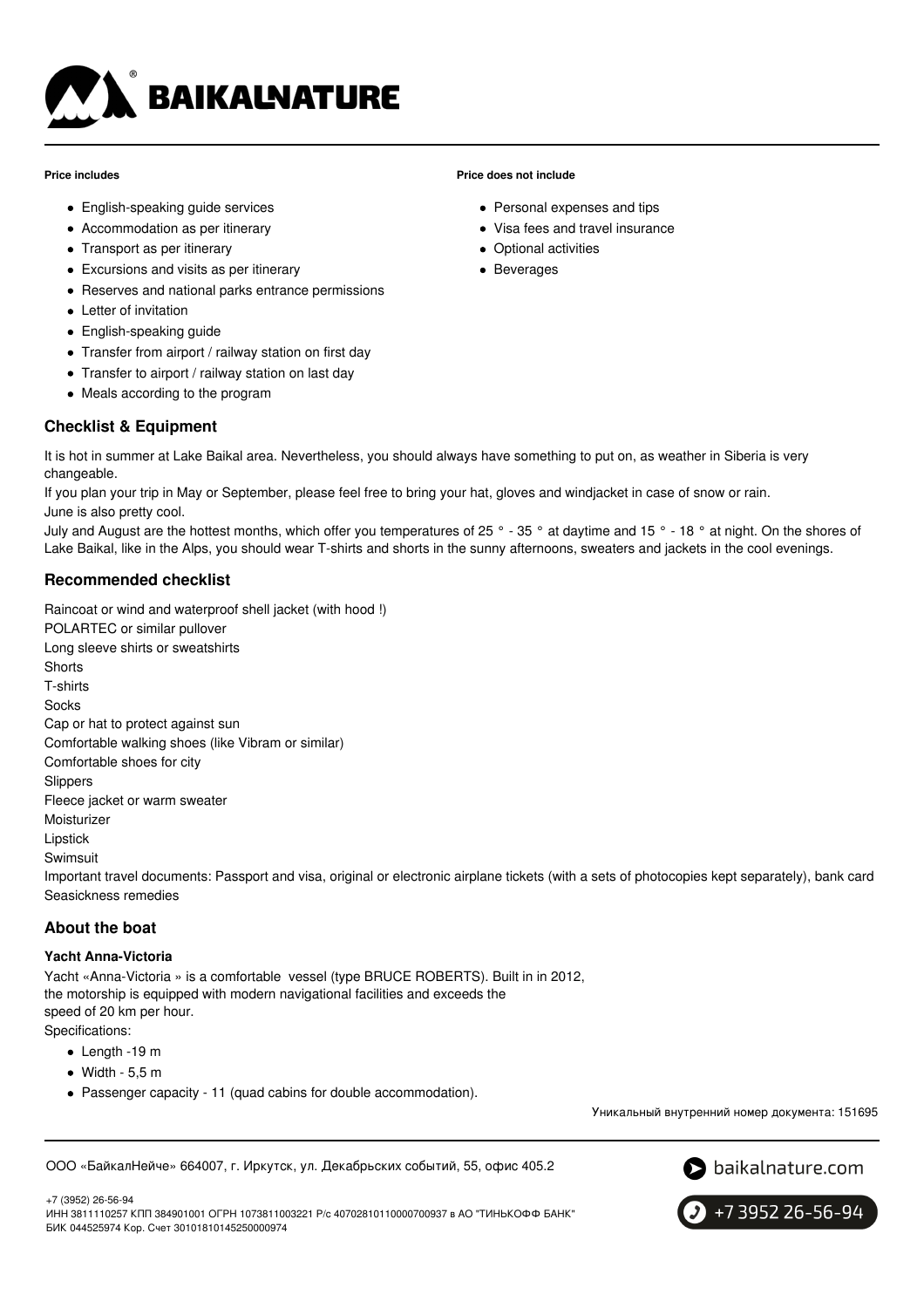

### Vessel features:

- Main cabin
- Fly bridge with deck chairs
- $\bullet$  2 WC
- Outdoor grill

### **Meals**

Three meals a day on shipboard, cuisine, based on fresh products and caught fish.

If you are a vegetarian or have any particular preferences, please let us know, so we could adapt the menu.

### **Visa**

You need a tourist visa to travel to Russia. It can be issued for a maximum period of 30 days. Your passport has to be valid for at least six months after the expiry date of your visa and to have at least two blank pages.

BaikalNature offers visa support and has created "BaikalNature letter of invitation" package. If you buy a BaikalNature tour, this package is absolutely free; when you buy any other BaikalNature service, you will have to pay for this package. For more information please conact your nearest Russian Embassy or Visa Application Center.

### **Money**

The Russian currency is ruble. In all cities and many large villages of Russia, you can easily withdraw rubles, using a Visa or MasterCard, from ATMs, located in banks, department stores or hotel lobbies, some of them are open 24 hours a day. If you have euros or dollars with you, exchange offices will allow you to change them easily in the cities, seldom in the countryside. However, it can be difficult to exchange traveler's checks, even in cities.

# **Tipping**

All persons who compose the BaikalNature travel team (guides, drivers, cooks, etc.) are paid a decent wage for their services and do not expect any tips from you. So you have no obligation to leave anything. If you really want to express your satisfaction by leaving a gratuity, and if it is in foreign currency, be aware that torn or glued coins and banknotes cannot be exchanged. Anyway, thank you for your tips, left at your discretion in envelopes.

# **Health**

You need to get a health examination before a great trip. Consult your doctor. Get a dental checkup. If you have health problems that could worsen during the trip, make sure you have taken all your medications with you.

Provide a first aid kit that includes among other items:

- aspirin or paracetamol,
- anti-diarrheal pills,
- antiseptic,
- adhesive plaster,
- sterile pads.

If you have individual diseases, make sure you have taken your medications.

# **Medical Form**

No particular physical condition is required.

# **Emergency Contact**

You can contact BaikalNature by phone: +73952 26 56 94. In addition, your call will be forwarded to your manager, reachable 7/7.

Уникальный внутренний номер документа: 151695

ООО «БайкалНейче» 664007, г. Иркутск, ул. Декабрьских событий, 55, офис 405.2